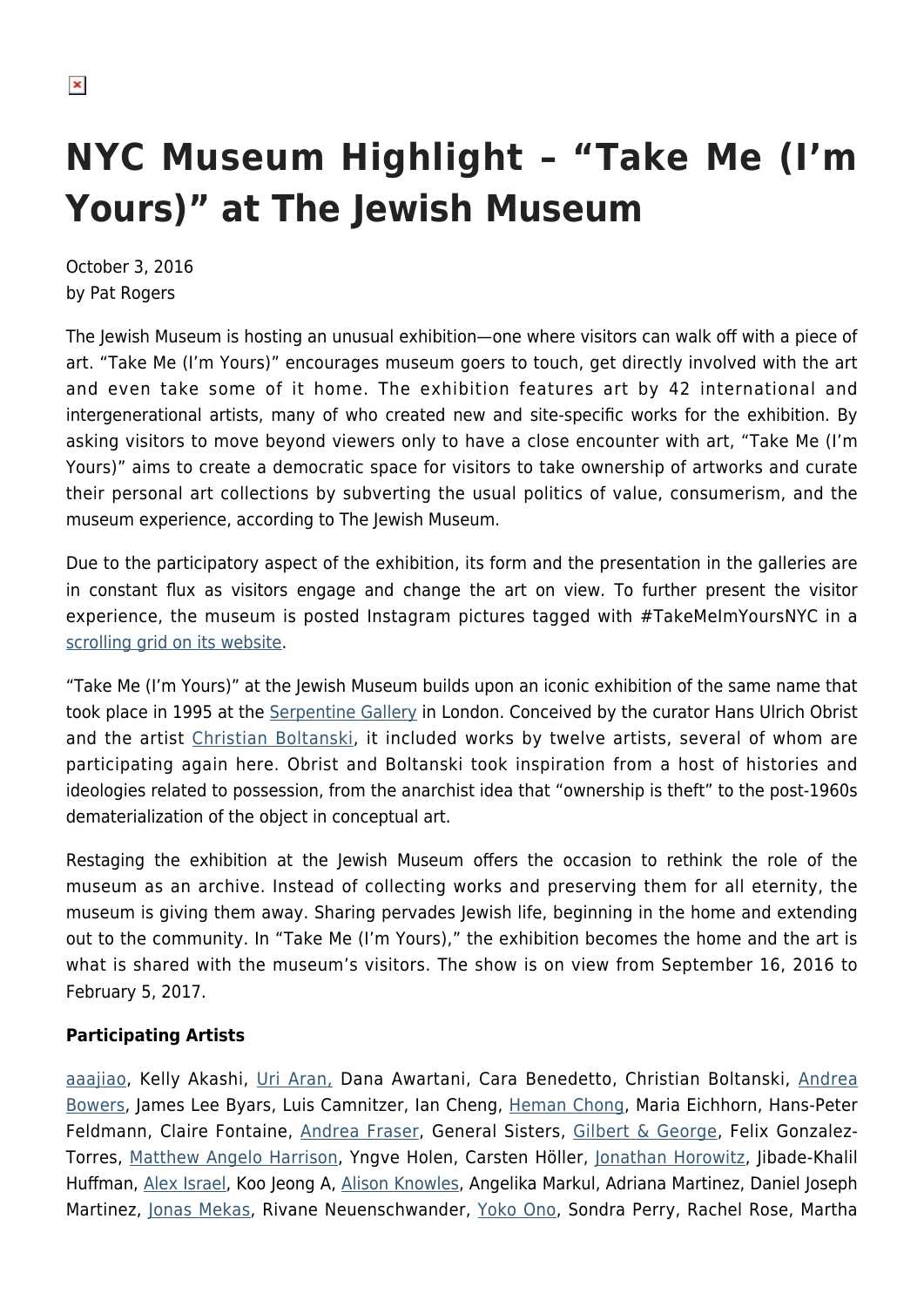Rosler, Allan Ruppersberg, Tino Sehgal, Daniel Spoerri, [Haim Steinbach,](http://www.haimsteinbach.net/) [Rirkrit Tiravanija](https://www.guggenheim.org/artwork/artist/rirkrit-tiravanija), Amalia Ulman and Lawrence Weiner.

A gallery performance of James Lee Byars Be Quiet, 1980 takes place on Saturdays from noon to 4 p.m.

The exhibition includes the work Untitled" (USA Today) by Felix Gonzalez-Torres, 1990. The piece was recently presented at The Met Breuer in "[Unfinished: Thoughts Left Visible](https://hamptonsarthub.com/2016/03/07/art-review-at-the-met-breuer-a-strategic-play-to-museums-strengths/)." The installation is made up solely of hard candies in colorful wrappers of blue, red and silver that spill from a corner. The collective weight of the candies is around 300 lbs optimally when fully replenished, [according](http://www.moma.org/collection/works/81073) [to MoMA,](http://www.moma.org/collection/works/81073) and diminishes as candies are steadily removed, mimicking the weight loss of one suffering from AIDS as the artist did. The artwork is a physical manifestation of its premise that instability and change are constant. Profoundly human, the art work is both intimate and fragile and destabilizes with every encounter yet retains its core essence even as its physical form changes.

Born in Cuba, Gonzalez-Torres settled in New York City in the late 70s. An engaged social activist, he participated in the art collective Group Material in the 1980s and in a short time developed an influential body of work of Conceptual Art and Minimalism that mixed political critique, emotional affect with formal concerns of art. He died in 1996 from complications of AIDS. was

 $\pmb{\times}$ 

.

.

.

"Untitled" (USA Today) by Felix Gonzalez-Torres, 1990. Candies individually wrapped in red, silver, and blue cellophane, endless supply. Installation view of "Felix Gonzalez-Torres: Specific Objects without Specific Form," Museum Für Moderne Kunst, Frankfurt, Germany, January 28 – March 14, 2011. © The Felix Gonzalez-Torres Foundation, courtesy of Andrea Rosen Gallery, New York.

 $\pmb{\times}$ 

 $\mathcal{L}_\text{max}$  and  $\mathcal{L}_\text{max}$  and  $\mathcal{L}_\text{max}$  and  $\mathcal{L}_\text{max}$ 

"Untitled" (USA Today) by Felix Gonzalez-Torres, 1990. Candies individually wrapped in red, silver, and blue cellophane, endless supply. Installation view of "Felix Gonzalez-Torres: Specific Objects without Specific Form," Museum Für Moderne Kunst, Frankfurt, Germany, January 28 – March 14, 2011. © The Felix Gonzalez-Torres Foundation, courtesy of Andrea Rosen Gallery, New York.

**BASIC FACTS:** "Take Me (I'm Yours)" remains on view through February 5, 2017. The Jewish Museum is located at 1109 5th Ave at 92nd St, New York, NY 10128. [www.thejewishmuseum.org.](http://www.thejewishmuseum.org)